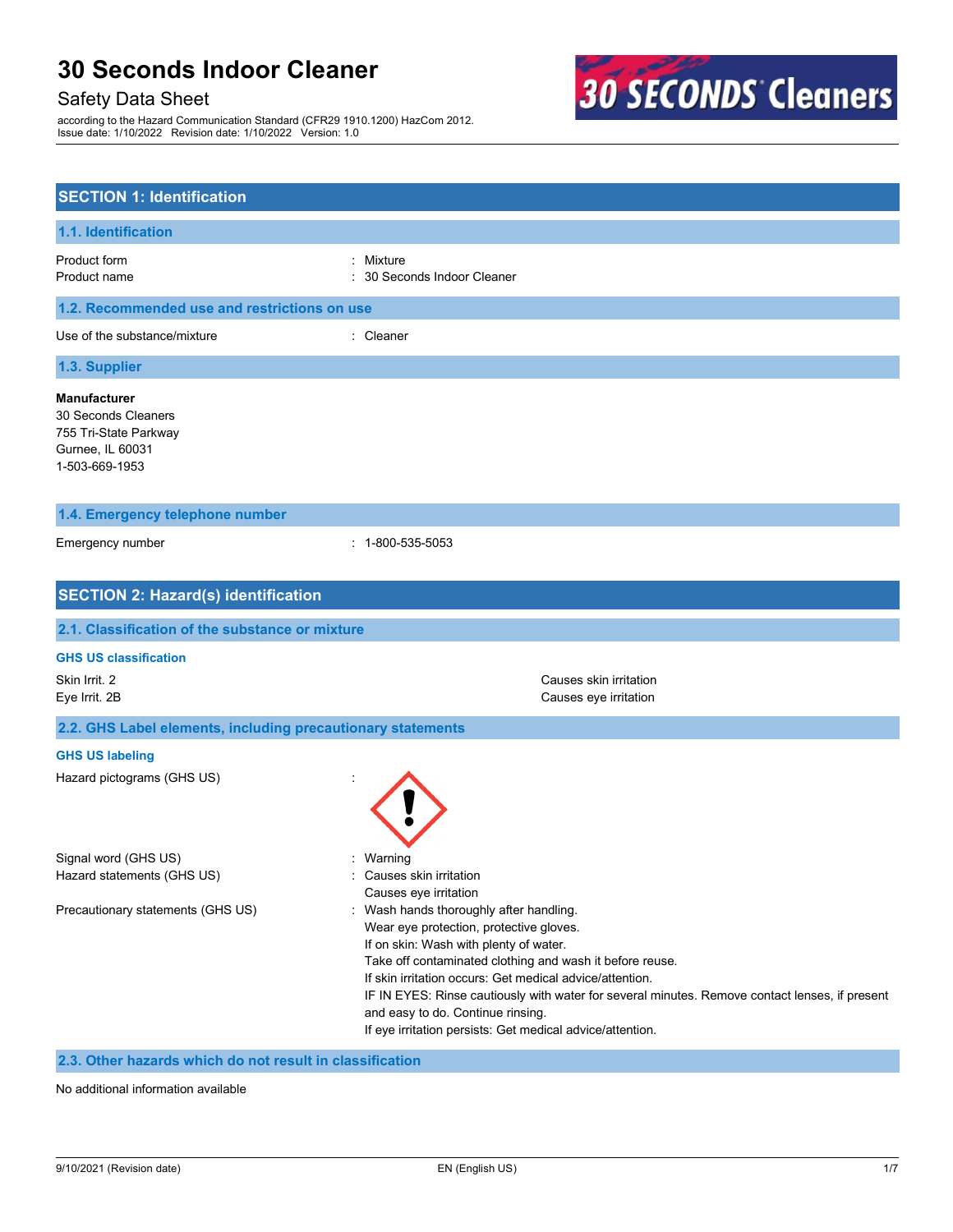## Safety Data Sheet

according to the Hazard Communication Standard (CFR29 1910.1200) HazCom 2012.

# **30 SECONDS Cleaners**

# **2.4. Unknown acute toxicity (GHS US)**

Not applicable

# **SECTION 3: Composition/Information on ingredients**

#### **3.1. Substances**

#### Not applicable

**3.2. Mixtures**

| <b>Name</b>         | <b>Product identifier</b> | $\frac{9}{6}$ |
|---------------------|---------------------------|---------------|
| Sodium hypochlorite | CAS-No.: 7681-52-9        | $1 - 3$       |

\*Chemical name, CAS number and/or exact concentration have been withheld as a trade secret

| <b>SECTION 4: First-aid measures</b>                                                                                                               |                                                                                                                                                                                                                                                                                                                                                                                                                     |
|----------------------------------------------------------------------------------------------------------------------------------------------------|---------------------------------------------------------------------------------------------------------------------------------------------------------------------------------------------------------------------------------------------------------------------------------------------------------------------------------------------------------------------------------------------------------------------|
| 4.1. Description of first aid measures                                                                                                             |                                                                                                                                                                                                                                                                                                                                                                                                                     |
| First-aid measures after inhalation                                                                                                                | : If breathing is difficult, remove victim to fresh air and keep at rest in a position comfortable for<br>breathing. Get medical advice/attention if you feel unwell.                                                                                                                                                                                                                                               |
| First-aid measures after skin contact                                                                                                              | : IF ON SKIN: Wash with plenty of water. Take off contaminated clothing and wash it before<br>reuse. If skin irritation occurs: Get medical advice/attention.                                                                                                                                                                                                                                                       |
| First-aid measures after eye contact                                                                                                               | : IF IN EYES: Rinse cautiously with water for several minutes. Remove contact lenses, if present<br>and easy to do. Continue rinsing. If irritation persists, get medical attention.                                                                                                                                                                                                                                |
| First-aid measures after ingestion                                                                                                                 | : Do not induce vomiting without medical advice. Never give anything by mouth to an unconscious<br>person. Get medical advice/attention if you feel unwell.                                                                                                                                                                                                                                                         |
| 4.2. Most important symptoms and effects (acute and delayed)                                                                                       |                                                                                                                                                                                                                                                                                                                                                                                                                     |
| Symptoms/effects after inhalation<br>Symptoms/effects after skin contact<br>Symptoms/effects after eye contact<br>Symptoms/effects after ingestion | : May cause irritation to the respiratory tract.<br>: Causes skin irritation. Symptoms may include redness, drying, defatting and cracking of the skin.<br>: Causes eye irritation. Symptoms may include discomfort or pain, excess blinking and tear<br>production, with possible redness and swelling.<br>: May be harmful if swallowed. May cause gastrointestinal irritation, nausea, vomiting and<br>diarrhea. |

## **4.3. Immediate medical attention and special treatment, if necessary**

Symptoms may be delayed. In case of accident or if you feel unwell, seek medical advice immediately (show the label where possible).

| <b>SECTION 5: Fire-fighting measures</b>                            |                                                                                                                       |  |  |
|---------------------------------------------------------------------|-----------------------------------------------------------------------------------------------------------------------|--|--|
| 5.1. Suitable (and unsuitable) extinguishing media                  |                                                                                                                       |  |  |
| Suitable extinguishing media<br>Unsuitable extinguishing media      | : Use extinguishing media appropriate for surrounding fire.<br>Do not use water jet.                                  |  |  |
| 5.2. Specific hazards arising from the chemical                     |                                                                                                                       |  |  |
| Fire hazard                                                         | : Products of combustion may include, and are not limited to: oxides of carbon.                                       |  |  |
| 5.3. Special protective equipment and precautions for fire-fighters |                                                                                                                       |  |  |
| Protection during firefighting                                      | : Keep upwind of fire. Wear full fire fighting turn-out gear (full Bunker gear) and respiratory<br>protection (SCBA). |  |  |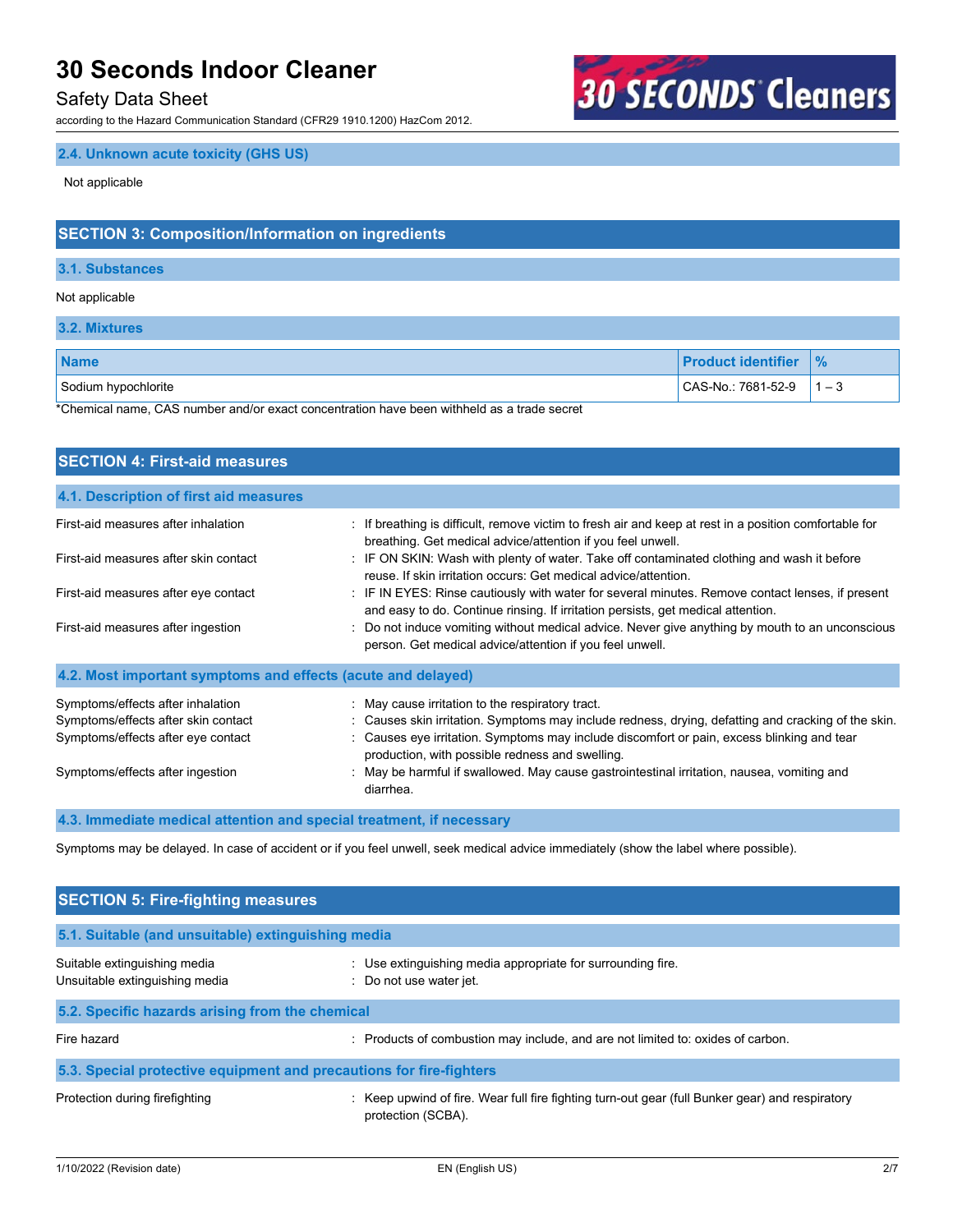# Safety Data Sheet

according to the Hazard Communication Standard (CFR29 1910.1200) HazCom 2012.



| <b>SECTION 6: Accidental release measures</b>                                        |                                                                                                                                                                                                                                |  |
|--------------------------------------------------------------------------------------|--------------------------------------------------------------------------------------------------------------------------------------------------------------------------------------------------------------------------------|--|
| 6.1. Personal precautions, protective equipment and emergency procedures             |                                                                                                                                                                                                                                |  |
| General measures                                                                     | : Use personal protection recommended in Section 8. Isolate the hazard area and deny entry to<br>unnecessary and unprotected personnel.                                                                                        |  |
| 6.1.1. For non-emergency personnel<br>No additional information available            |                                                                                                                                                                                                                                |  |
| 6.1.2. For emergency responders                                                      |                                                                                                                                                                                                                                |  |
| No additional information available                                                  |                                                                                                                                                                                                                                |  |
| <b>6.2. Environmental precautions</b>                                                |                                                                                                                                                                                                                                |  |
| Avoid release to the environment.                                                    |                                                                                                                                                                                                                                |  |
| 6.3. Methods and material for containment and cleaning up                            |                                                                                                                                                                                                                                |  |
| For containment                                                                      | : Absorb and/or contain spill with inert material (sand, vermiculite or other appropriate material),<br>then place in suitable container. Avoid release to the environment. Wear recommended personal<br>protective equipment. |  |
| Methods for cleaning up                                                              | Sweep or shovel spills into appropriate container for disposal. Provide ventilation.                                                                                                                                           |  |
| 6.4. Reference to other sections                                                     |                                                                                                                                                                                                                                |  |
| For further information refer to section 8: "Exposure controls/personal protection". |                                                                                                                                                                                                                                |  |

| <b>SECTION 7: Handling and storage</b>                            |                                                                                                                                                                                     |  |  |
|-------------------------------------------------------------------|-------------------------------------------------------------------------------------------------------------------------------------------------------------------------------------|--|--|
| 7.1. Precautions for safe handling                                |                                                                                                                                                                                     |  |  |
| Precautions for safe handling                                     | : Avoid contact with skin and eyes. Avoid breathing dust/fume/gas/mist/vapors/spray. Do not<br>swallow. Handle and open container with care. When using do not eat, drink or smoke. |  |  |
| Hygiene measures                                                  | : Wash contaminated clothing before reuse. Always wash hands after handling the product.                                                                                            |  |  |
| 7.2. Conditions for safe storage, including any incompatibilities |                                                                                                                                                                                     |  |  |
| Storage conditions                                                | : Keep out of the reach of children. Keep container tightly closed. Store in a dry, cool and well-<br>ventilated place.                                                             |  |  |

# **SECTION 8: Exposure controls/personal protection**

| 8.1. Control parameters                          |                                                                                                                    |
|--------------------------------------------------|--------------------------------------------------------------------------------------------------------------------|
| 30 Seconds Indoor Cleaner                        |                                                                                                                    |
| No additional information available              |                                                                                                                    |
| Sodium hypochlorite (7681-52-9)                  |                                                                                                                    |
| <b>USA - AIHA - Occupational Exposure Limits</b> |                                                                                                                    |
| <b>WEEL STEL</b>                                 | $2$ mg/m <sup>3</sup> (15-min. STEL)                                                                               |
| 8.2. Appropriate engineering controls            |                                                                                                                    |
| Appropriate engineering controls                 | : Ensure good ventilation of the work station. Provide readily accessible eye wash stations and<br>safety showers. |
| Environmental exposure controls                  | : Avoid release to the environment.                                                                                |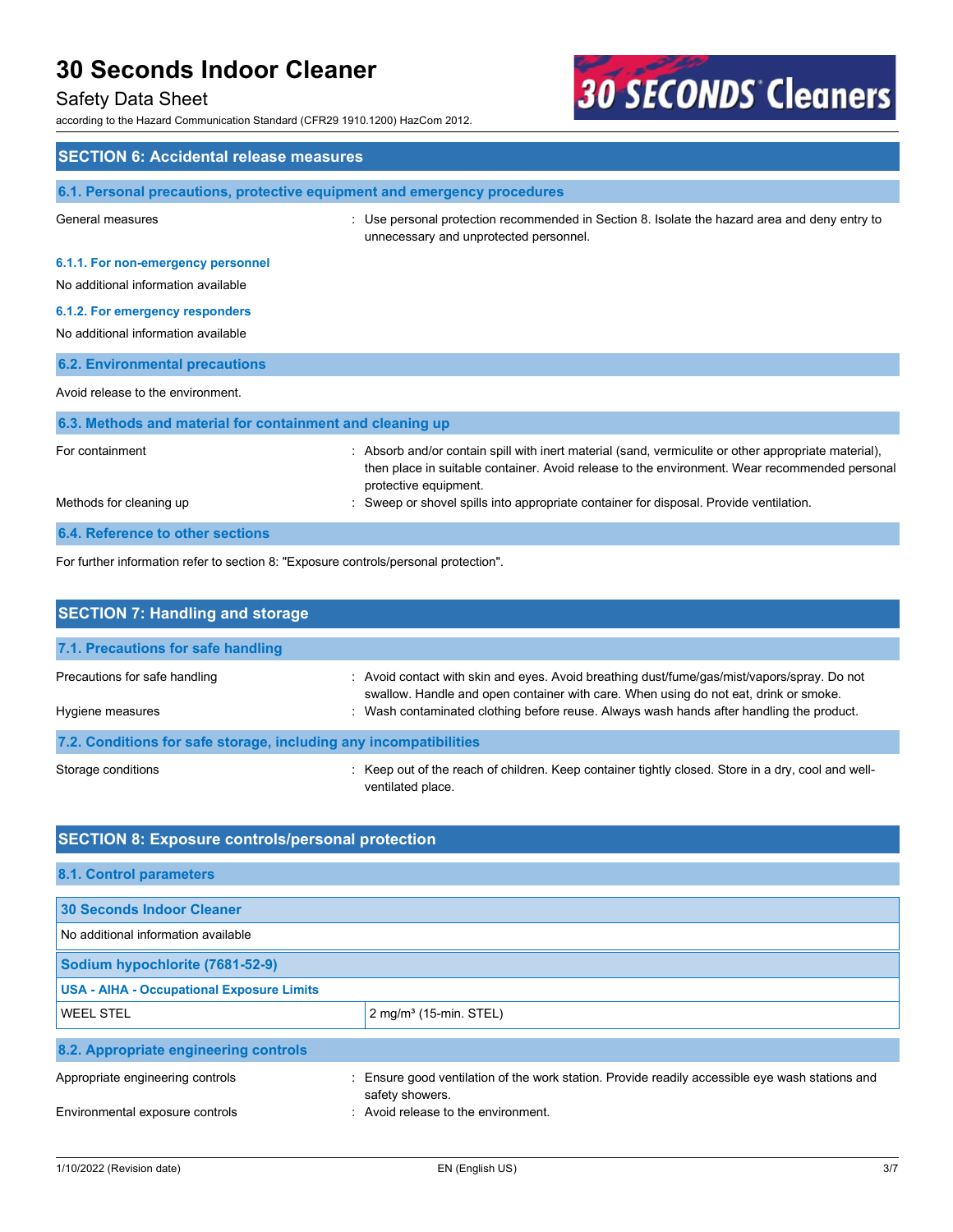## Safety Data Sheet

according to the Hazard Communication Standard (CFR29 1910.1200) HazCom 2012.

## **8.3. Individual protection measures/Personal protective equipment**

#### **Hand protection:**

Wear suitable gloves resistant to chemical penetration

#### **Eye protection:**

Wear eye/face protection

#### **Skin and body protection:**

Wear suitable protective clothing

#### **Respiratory protection:**

In case of insufficient ventilation, wear suitable respiratory equipment. Respirator selection must be based on known or anticipated exposure levels, the hazards of the product and the safe working limits of the selected respirator.

**30 SECONDS Cleaners** 

#### **Other information:**

Handle in accordance with good industrial hygiene and safety procedures. Do not eat, drink or smoke when using this product.

| <b>SECTION 9: Physical and chemical properties</b>         |                        |  |
|------------------------------------------------------------|------------------------|--|
| 9.1. Information on basic physical and chemical properties |                        |  |
| Physical state                                             | $:$ Liquid             |  |
| Appearance                                                 | : Hazy liquid.         |  |
| Color                                                      | : No data available    |  |
| Odor                                                       | : Lavender; Eucalyptus |  |
| Odor threshold                                             | : No data available    |  |
| pH                                                         | $\therefore$ 9         |  |
| Melting point                                              | : No data available    |  |
| Freezing point                                             | : No data available    |  |
| Boiling point                                              | : No data available    |  |
| Flash point                                                | : $>200$ °F            |  |
| Relative evaporation rate (butyl acetate=1)                | : No data available    |  |
| Flammability (solid, gas)                                  | : Not flammable        |  |
| Vapor pressure                                             | : No data available    |  |
| Relative vapor density at 20 °C / 68 °F                    | : No data available    |  |
| Relative density                                           | : 1.03                 |  |
| Solubility                                                 | No data available      |  |

| Relative vapor density at 20 °C / 68 °F | : No data available            |
|-----------------------------------------|--------------------------------|
| Relative density                        | : 1.03                         |
| Solubility                              | $\therefore$ No data available |
| Partition coefficient n-octanol/water   | : No data available            |
| Auto-ignition temperature               | $\therefore$ No data available |
| Decomposition temperature               | : No data available            |
| Viscosity, kinematic                    | : No data available            |
| Viscosity, dynamic                      | $\therefore$ No data available |
| <b>Explosion limits</b>                 | $\therefore$ No data available |
| <b>Explosive properties</b>             | : No data available            |
| Oxidizing properties                    | : No data available            |

#### **9.2. Other information**

No additional information available

# **SECTION 10: Stability and reactivity**

#### **10.1. Reactivity**

No dangerous reactions known under normal conditions of use.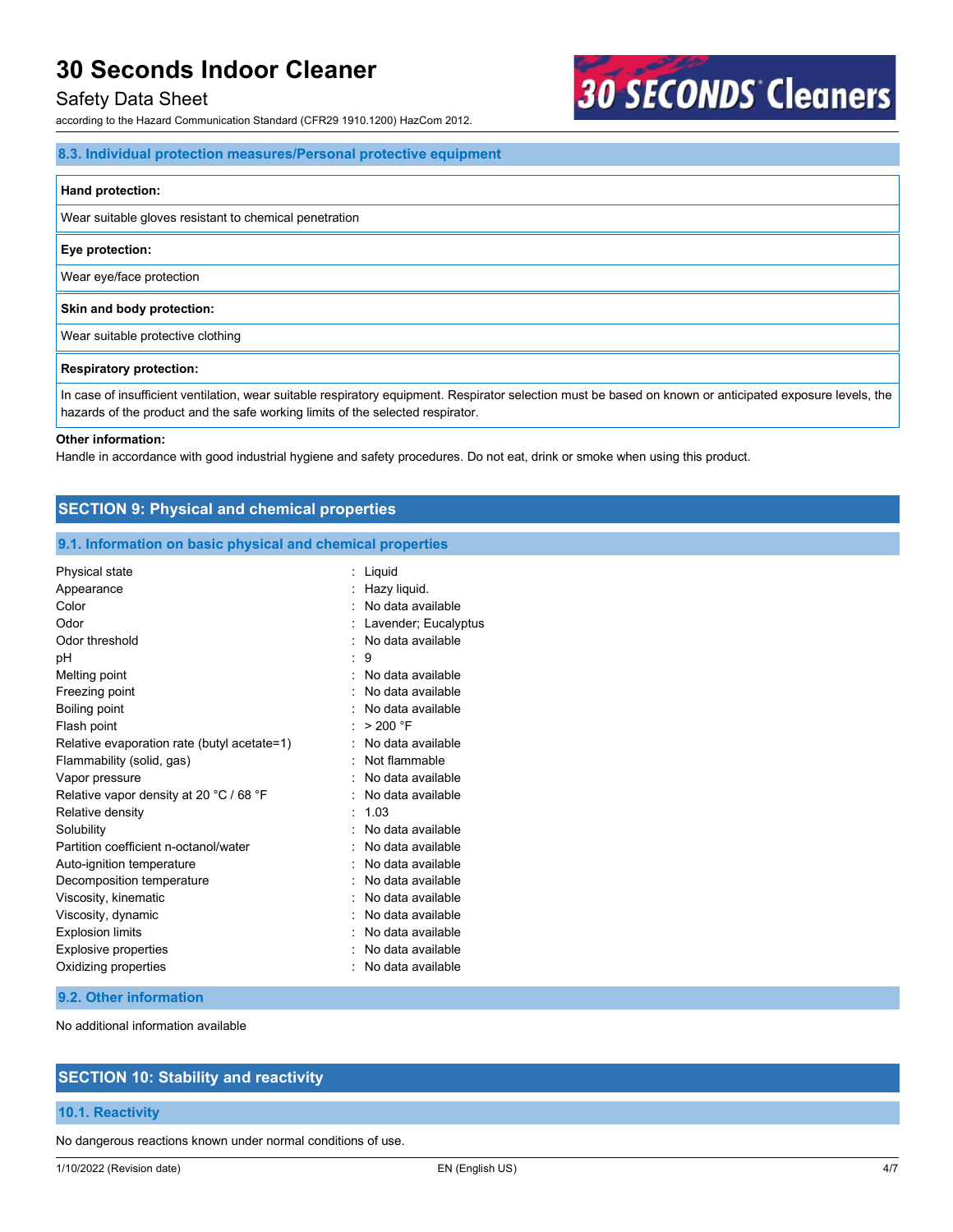# Safety Data Sheet

according to the Hazard Communication Standard (CFR29 1910.1200) HazCom 2012.



## **10.2. Chemical stability**

Stable under normal conditions.

**10.3. Possibility of hazardous reactions**

No dangerous reactions known under normal conditions of use.

**10.4. Conditions to avoid**

Heat.

**10.5. Incompatible materials**

None known.

**10.6. Hazardous decomposition products**

May include, and are not limited to: oxides of carbon.

# **SECTION 11: Toxicological information**

## **11.1. Information on toxicological effects**

| Acute toxicity (oral)<br>Acute toxicity (dermal)<br>Acute toxicity (inhalation)                                                                                                                                           | Not classified<br>Not classified<br>Not classified                                                                                                                                                                                                                                                                                                                                                                                                                   |
|---------------------------------------------------------------------------------------------------------------------------------------------------------------------------------------------------------------------------|----------------------------------------------------------------------------------------------------------------------------------------------------------------------------------------------------------------------------------------------------------------------------------------------------------------------------------------------------------------------------------------------------------------------------------------------------------------------|
| Sodium hypochlorite (7681-52-9)                                                                                                                                                                                           |                                                                                                                                                                                                                                                                                                                                                                                                                                                                      |
| LD50 oral rat                                                                                                                                                                                                             | 8.91 g/kg                                                                                                                                                                                                                                                                                                                                                                                                                                                            |
| LD50 dermal rabbit                                                                                                                                                                                                        | > 20000 mg/kg                                                                                                                                                                                                                                                                                                                                                                                                                                                        |
| Skin corrosion/irritation                                                                                                                                                                                                 | Causes skin irritation.<br>pH: 9                                                                                                                                                                                                                                                                                                                                                                                                                                     |
| Serious eye damage/irritation                                                                                                                                                                                             | Causes eye irritation.<br>pH: 9<br>IVIS: -0.61                                                                                                                                                                                                                                                                                                                                                                                                                       |
| Respiratory or skin sensitization<br>Germ cell mutagenicity<br>Carcinogenicity                                                                                                                                            | Not classified<br>Not classified<br>Not classified                                                                                                                                                                                                                                                                                                                                                                                                                   |
| Sodium hypochlorite (7681-52-9)                                                                                                                                                                                           |                                                                                                                                                                                                                                                                                                                                                                                                                                                                      |
| IARC group                                                                                                                                                                                                                | 3 - Not classifiable                                                                                                                                                                                                                                                                                                                                                                                                                                                 |
| Reproductive toxicity<br>STOT-single exposure                                                                                                                                                                             | Not classified<br>Not classified                                                                                                                                                                                                                                                                                                                                                                                                                                     |
| Sodium hypochlorite (7681-52-9)                                                                                                                                                                                           |                                                                                                                                                                                                                                                                                                                                                                                                                                                                      |
| STOT-single exposure                                                                                                                                                                                                      | May cause respiratory irritation.                                                                                                                                                                                                                                                                                                                                                                                                                                    |
| STOT-repeated exposure<br>Aspiration hazard<br>Viscosity, kinematic<br>Symptoms/effects after inhalation<br>Symptoms/effects after skin contact<br>Symptoms/effects after eye contact<br>Symptoms/effects after ingestion | Not classified<br>Not classified<br>No data available<br>May cause irritation to the respiratory tract.<br>Causes skin irritation. Symptoms may include redness, drying, defatting and cracking of the skin.<br>Causes eye irritation. Symptoms may include discomfort or pain, excess blinking and tear<br>production, with possible redness and swelling.<br>May be harmful if swallowed. May cause gastrointestinal irritation, nausea, vomiting and<br>diarrhea. |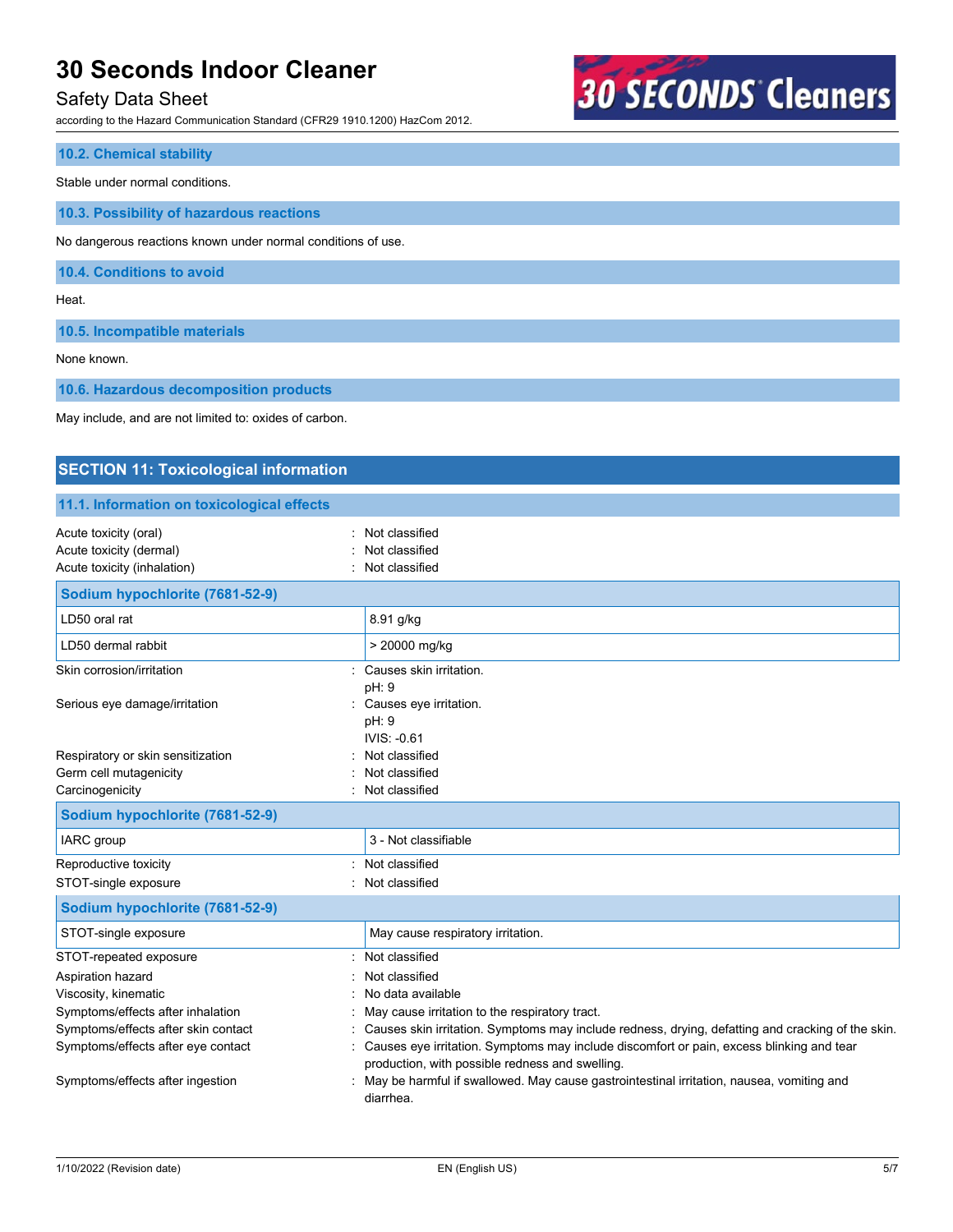# Safety Data Sheet

according to the Hazard Communication Standard (CFR29 1910.1200) HazCom 2012.



| <b>SECTION 12: Ecological information</b>  |                                                                             |
|--------------------------------------------|-----------------------------------------------------------------------------|
| 12.1. Toxicity                             |                                                                             |
| Ecology - general                          | : May cause long-term adverse effects in the aquatic environment.           |
| 12.2. Persistence and degradability        |                                                                             |
| <b>30 Seconds Indoor Cleaner</b>           |                                                                             |
| Persistence and degradability              | Not established.                                                            |
| 12.3. Bioaccumulative potential            |                                                                             |
| <b>30 Seconds Indoor Cleaner</b>           |                                                                             |
| Bioaccumulative potential                  | Not established.                                                            |
| 12.4. Mobility in soil                     |                                                                             |
| No additional information available        |                                                                             |
| 12.5. Other adverse effects                |                                                                             |
| Other information                          | : No other effects known.                                                   |
|                                            |                                                                             |
| <b>SECTION 13: Disposal considerations</b> |                                                                             |
| 13.1. Disposal methods                     |                                                                             |
| Product/Packaging disposal recommendations | : Dispose in a safe manner in accordance with local/national regulations.   |
| <b>SECTION 14: Transport information</b>   |                                                                             |
| In accordance with DOT / IATA              |                                                                             |
| <b>14.1. DOT</b>                           |                                                                             |
| DOT NA No                                  | : Not regulated                                                             |
| <b>14.2. IATA</b>                          |                                                                             |
| <b>IATA NA No</b>                          | : Not regulated                                                             |
| 14.3. Environmental hazards                |                                                                             |
| Other information                          | : No supplementary information available.                                   |
| 14.4. Special precautions for user         |                                                                             |
| Special transport precautions              | : Do not handle until all safety precautions have been read and understood. |
|                                            |                                                                             |

**14.5. Transport in bulk according to Annex II of MARPOL 73/78 and the IBC Code**

Not applicable